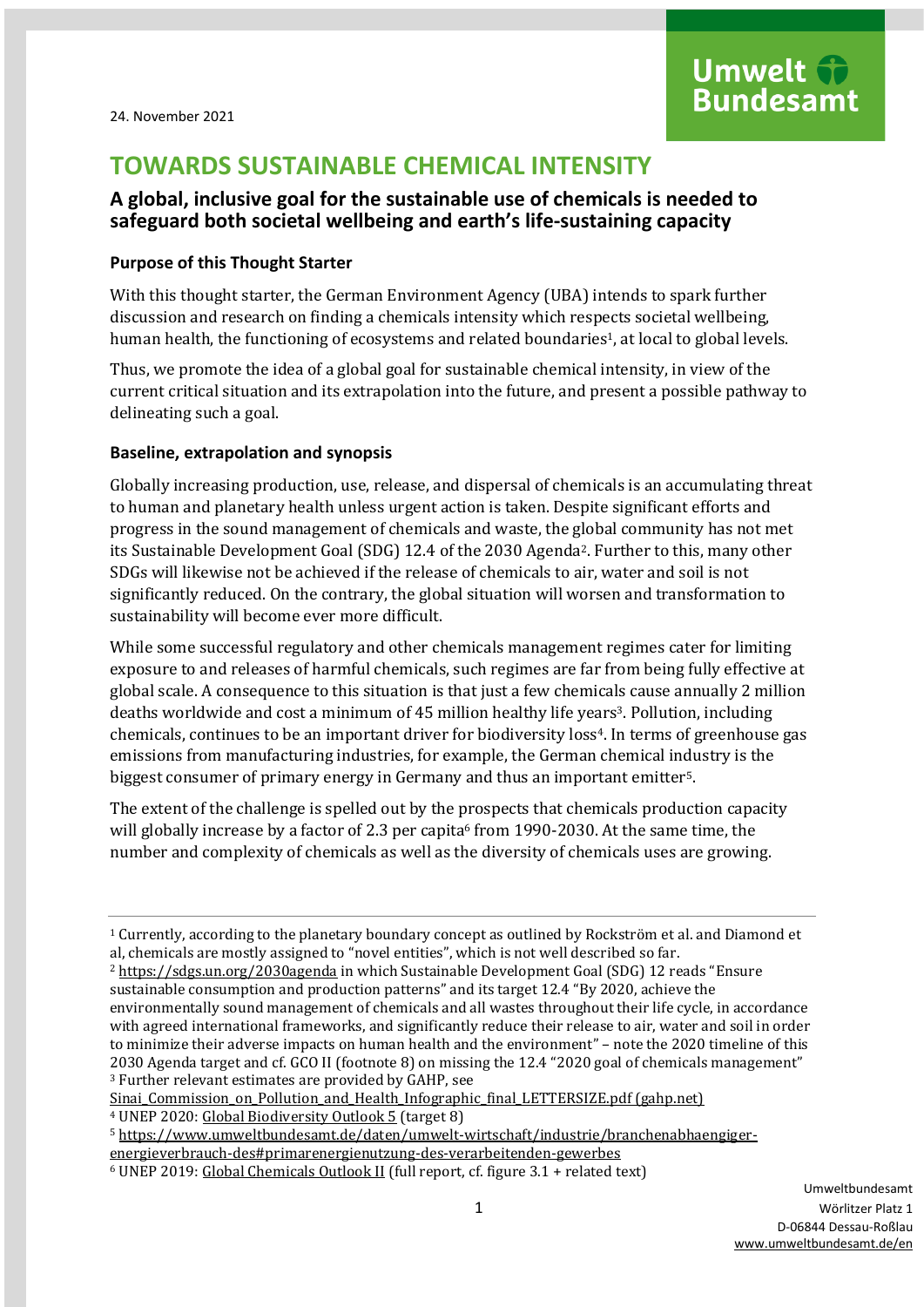Overall, exposure to harmful chemicals and chemical pollution is expected to increase in many parts of the world.

On the other hand, chemicals and their services provide solutions for almost all fundamental needs of societies, like housing, nutrition, water supply, clothing, healthcare, sanitation, mobility, energy supply, electronics, or communication. For this reason, the intensity of their use has to be balanced between their societal benefit and earth's life-sustaining capacity. To find this balance, new ways are required to determine how the use of chemicals can, throughout their life cycle, effectively minimise adverse impacts and maximise benefits for societal wellbeing and transformation towards sustainability. Moreover, the obvious need to move towards more circularity will reinforce voices requesting chemicals safety and sustainability.

## **Towards an inclusive chemicals goal**

Overall, humankind's transition to sustainable development is inextricably linked to how chemicals are used. Global chemical intensification might therefore be recognized as an indicator for the urgency to embark on action to reach the sustainability goals. In particular, there is the need for a systematic preclusion of chemical threats, to abandon pollution, and to reduce negative impacts on resources and ecosystems. In order to bundle and strengthen efforts across sectors, the well-proven instruments of chemicals management urgently require science-based complementary qualitative and quantitative orientation since they are having limitations with respect to the sheer quantity and complexity of the subject7.

A universal target defining a safe und just operating space, or corridor8, for chemical intensity could enhance orientation and promote coherence of actions from global to local levels. Developing such a universal target for chemicals would support reflection on which chemical intensity is warranted in view of societal wellbeing, human health, and the functioning of ecosystems including preservation and restoring of biodiversity. Setting such a goal would urge to explore chemicals threats and counteract pollution, as well as to draw direct attention to other sustainability dimensions and keeping the impact of human activities within earth's lifesustaining capacity9. In essence, such goal would consequently orient the use of chemicals towards sustainability and safety: it would promote transformative measures with progressive

<sup>7</sup> The EU Green Deal reflects on the scientific evidence that pollution is the third global crisis (together with climate change and biodiversity losses) to be tackled for humankind's future-proof path towards sustainability.

<sup>8</sup> We decided to use the term "corridor", since terms like "limit" or "safe operating space" have their own connotation and might pre-empt discussions: While the term "limit" might too much suggest hard regulatory thresholds, the concept of a "safe operating space" initially coined 2017 by Kate Raworth has apparently neither been validated as such nor been shown to be applicable to chemicals, yet. <sup>9</sup> See the SDGs and the principles of Sustainable Chemistry:

Blum C, Bunke D, Hungsberg M, Roelofs E, Joas A, Joas R, Blepp M, Stolzenberg H C, 2017. The concept of sustainable chemistry: key drivers for the transition towards sustainable development. Sustain. Chem. Pharm. 5, 94–104. [http://dx.doi.org/10.1016/j.scp.2017.01.001;](http://dx.doi.org/10.1016/j.scp.2017.01.001)

Kümmerer, K., Clark, J., 2016. Green and sustainable chemistry. In: Heinrichs H, Wiek A, Martens P, Michelsen G (Eds.), Textbook on Sustainability Science. Springer, Berlin Heidelberg New York, pp. 43- 60.

Kümmerer K, Amsel A K, Bartkowiak D, Blum C, Cinquemani C: Key Characteristics of Sustainable Chemistry. Dialogue Paper by the International Sustainable Chemistry Collaborative Centre (ISC3), Bonn, Germany[; https://www.isc3.org/en/activities/collaboration.html,](https://www.isc3.org/en/activities/collaboration.html) aufgesucht am 15.03.2021

<sup>-</sup> <https://sdgs.un.org/goals>

<sup>-</sup> United Nations General Assembly, 2015 (A/RES/70/1): Transforming our world: the 2030 Agenda for Sustainable Development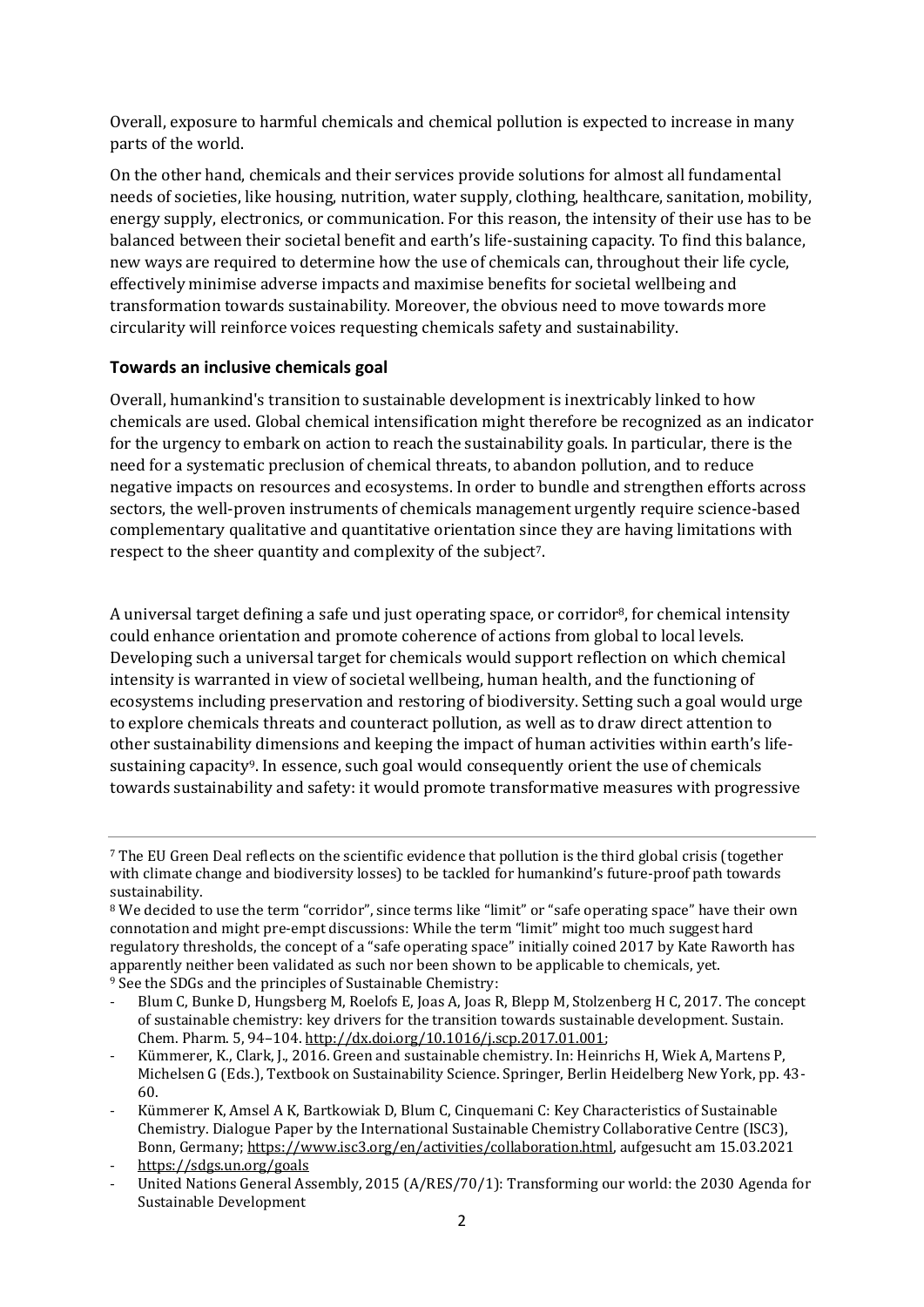reduction targets for chemicals use and for pollution where scientific evidence including precautionary considerations clearly suggest so.

## **Finding the right sustainable chemical intensity**

Deriving an overall measure of the negative impact of chemicals on the carrying capacity of our planet, in analogy to the 1.5° goal for climate protection, has not yet been possible. Nevertheless, exploring a corridor of sustainable chemical intensity would help to focus on the consequences of human activities and to reflect on the different aspects of sustainability.

A corridor of sustainable chemicals intensity would stress the fact that more chemicals do not necessarily lead to societal benefits only, but can imperil planetary and human health. It would promote discussions about limits for chemical pollution and other aspects like environmental footprints of chemicals. At the same time, all sectors of societal demands would be orientated towards minimising chemical intensities required for a more sustainable satisfaction of needs. Result of these explorations might be a tenable chemical intensity which safeguards societal wellbeing, human health and the planet's life-sustaining capacity.



**Figure**: Sustainable chemical intensity as safe operating space for the use of chemicals. Inspired by Kate Raworth 2017: Doughnut Economy. Seven Ways to Think Like a 21st-Century Economist. Toxic-free hierarchy inserted from EU CSS<sup>10</sup>

This approach would have to explore figures for chemical intensities providing societal wellbeing under various conditions and to explore chemical intensities where evidence suggests exceedance of limits tolerable for human and environmental health. It will also require accounting for aspects such as (eco-)toxicity of certain substances, their origin and recyclability, their environmental dispersion, their overall diversity with resulting entropy extents, their material and energy resource demand, their environmental footprint (including greenhouse gas emissions), and possibly other resource, environmental and socioeconomic aspects related to the full life cycle of chemicals. In a concluding step, these explorations should be synthesised such that the unsustainable aspects of chemicals use are minimised while their benefits in relation to relevant sustainability dimensions are maximised.

<sup>10</sup> <https://eur-lex.europa.eu/legal-content/EN/TXT/PDF/?uri=CELEX:52020DC0667&from=EN>